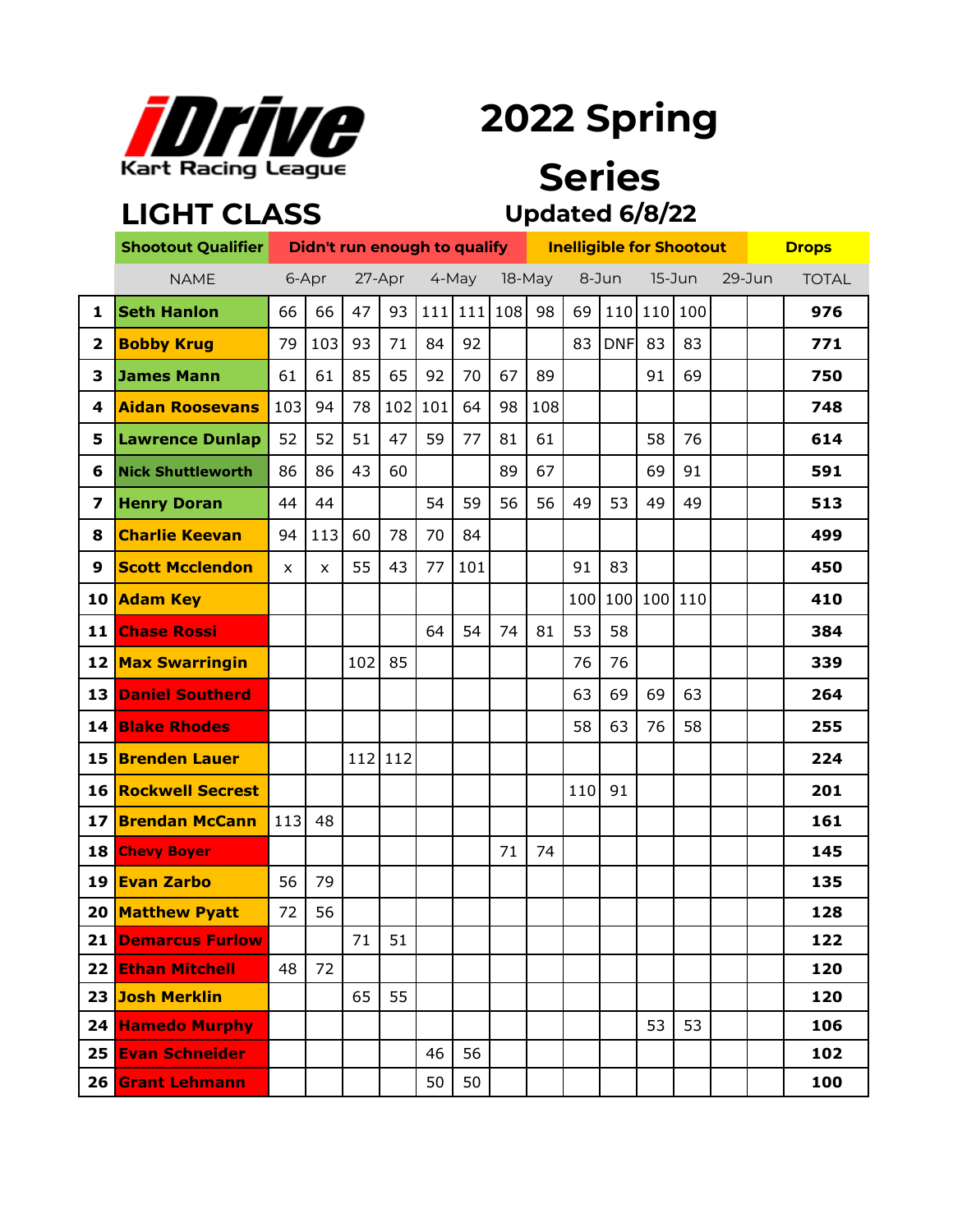|    | 27 Matthew Fruechte 41 | 41 |  |  |  |  |  |  | 82 |
|----|------------------------|----|--|--|--|--|--|--|----|
| 28 |                        |    |  |  |  |  |  |  |    |
| 29 |                        |    |  |  |  |  |  |  |    |
| 30 |                        |    |  |  |  |  |  |  |    |
| 31 |                        |    |  |  |  |  |  |  |    |
| 32 |                        |    |  |  |  |  |  |  |    |
| 33 |                        |    |  |  |  |  |  |  |    |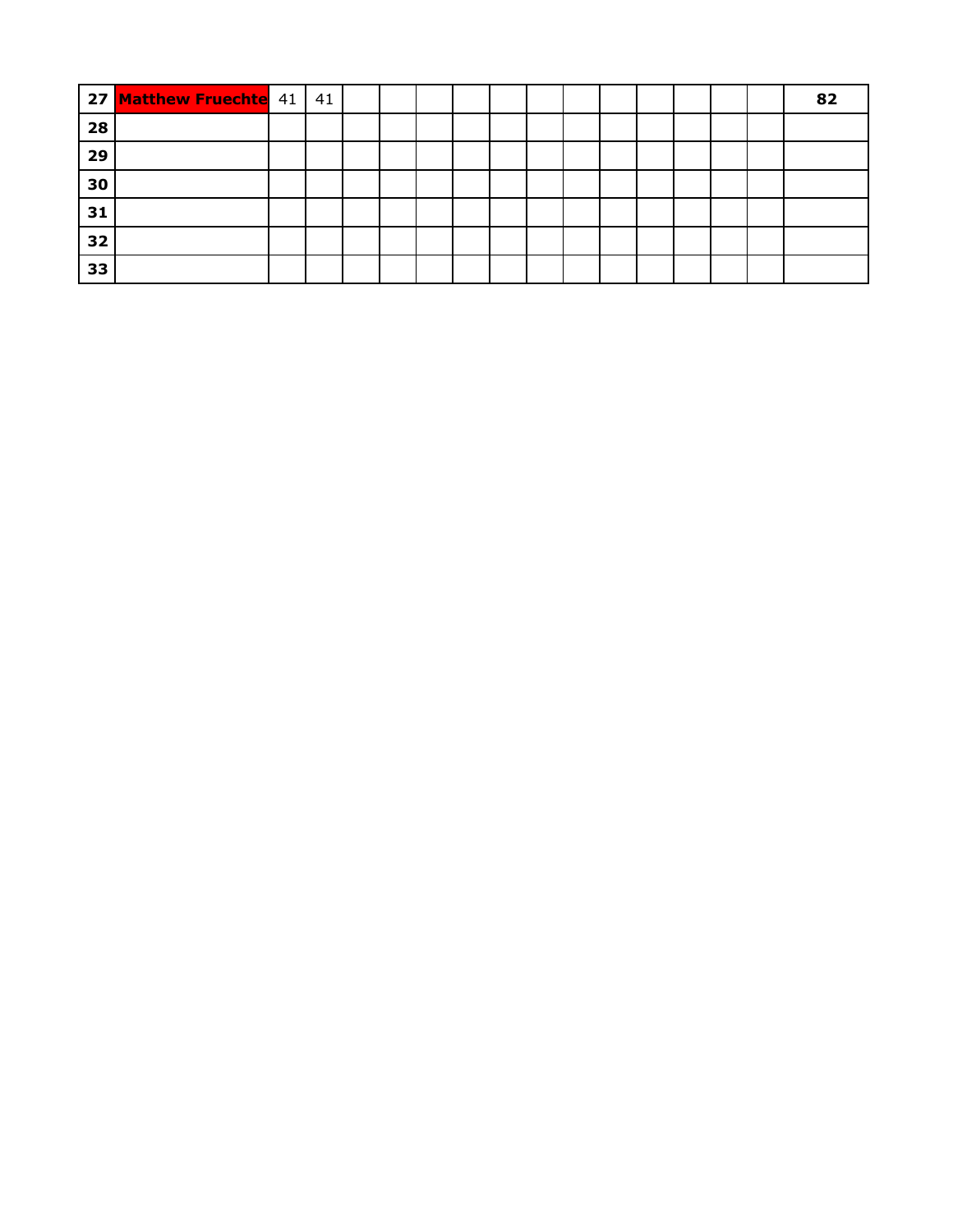

## **2022 Spring**

#### **Updated 6/8/22 Series**

|                         | <b>MEDIUM CLASS</b>       |     |                              |     |        |       |              |        |         |     |            |                                 |     |            |  |              |
|-------------------------|---------------------------|-----|------------------------------|-----|--------|-------|--------------|--------|---------|-----|------------|---------------------------------|-----|------------|--|--------------|
|                         | <b>Shootout Qualifier</b> |     | Didn't run enough to qualify |     |        |       |              |        |         |     |            | <b>Inelligible for Shootout</b> |     |            |  | <b>Drops</b> |
|                         | <b>NAME</b>               |     | 6-Apr                        |     | 27-Apr | 4-May |              | 18-May |         |     | 8-Jun      | 15-Jun                          |     | $29 - Jun$ |  | <b>TOTAL</b> |
| 1                       | <b>Mark Root</b>          | 105 | 96                           | 99  | 90     | 106   | X            | 90     | 90      | 102 | 84         | 92                              | 92  |            |  | 962          |
| $\overline{2}$          | <b>Micah Floretta</b>     | 96  | 115                          | 109 | 99     | 59    | X            |        |         | 77  | 92         | 101                             | 101 |            |  | 849          |
| 3                       | <b>Charlie Keevan</b>     | 88  | 74                           | 90  | 82     | 89    | X            |        | 109 109 |     |            | 111                             | 84  |            |  | 836          |
| 4                       | <b>Andy Lester</b>        | 53  | 68                           | 62  | 68     | 75    | X            | 109    | 99      | 50  | 59         | 84                              | 77  |            |  | 754          |
| 5                       | <b>Bobby Krug</b>         | 115 | 88                           | 111 | 111    | 116   | X            |        |         | 64  | <b>DNF</b> | 77                              | 46  |            |  | 728          |
| 6                       | <b>Daniel Southerd</b>    |     |                              | 75  | 109    | 54    | X            | 99     | 99      | 70  | 101        | 46                              | 59  |            |  | 712          |
| $\overline{\mathbf{z}}$ | <b>Lawerence Dunlap</b>   | 74  | 81                           | 59  | 59     | 64    | X            | 68     | 90      |     |            | 64                              | 64  |            |  | 623          |
| 8                       | <b>Chase Rossi</b>        |     |                              | 70  | 54     | 69    | X            | 82     | 82      | 59  | 54         | 54                              | 70  |            |  | 594          |
| 9                       | <b>Brendan Fruechte</b>   | 46  | 50                           | 46  | 46     | 47    | X            | 90     | 62      | 54  | 64         | 50                              | 54  |            |  | 563          |
| 10                      | <b>Mikey Wagner</b>       | 81  | 105                          | 101 | 84     |       |              | 75     | 75      |     |            |                                 |     |            |  | 521          |
| 11                      | <b>Pierson Gill</b>       |     |                              | 82  | 62     | 41    | X            | 82     | 68      |     |            | 70                              | 111 |            |  | 516          |
| 12                      | <b>Scott Mcclendon</b>    |     |                              | 84  | 92     | 97    | x            |        |         | 84  | 111        |                                 |     |            |  | 468          |
| 13                      | <b>Rune Baker</b>         | 38  | 38                           | 52  | 52     | 39    | X            | 68     | 68      | 46  | 50         |                                 |     |            |  | 451          |
|                         | 14 Max Swarringin         |     |                              | 92  | 101    |       |              |        |         | 111 | 70         |                                 |     |            |  | 374          |
| 15                      | <b>Mitchell Gill</b>      | 68  | 63                           | 68  | 75     | 82    | $\mathsf{x}$ |        |         |     |            |                                 |     |            |  | 356          |
|                         | 16 Moses Magana           |     |                              | 57  | 57     | 44    | X            | 75     | 75      |     |            |                                 |     |            |  | 308          |
|                         | <b>17 Jeremy Franko</b>   |     |                              | 54  | 70     |       |              |        |         | 92  | 77         |                                 |     |            |  | 293          |
|                         | 18 Chevy Boyer            |     |                              |     |        | 51    |              | 99     | 109     |     |            |                                 |     |            |  | 259          |
|                         | <b>19 John Farmer</b>     | 50  | 46                           |     |        |       |              | 57     | 57      |     |            |                                 |     |            |  | 210          |
|                         | 20 Baylee Wise            |     |                              |     |        |       |              | 62     | 82      |     |            |                                 |     |            |  | 144          |
|                         | 21 Josh Merklin           |     |                              | 77  | 64     |       |              |        |         |     |            |                                 |     |            |  | 141          |
|                         | <b>22 Austin Russell</b>  |     |                              | 64  | 77     |       |              |        |         |     |            |                                 |     |            |  | 141          |
|                         | 23 Nate Gray              | 63  | 58                           |     |        |       |              |        |         |     |            |                                 |     |            |  | 121          |
|                         | 24 Aidan O'Brien          |     |                              |     |        |       |              | 62     | 57      |     |            |                                 |     |            |  | 119          |
|                         | <b>25 Mike Ringwall</b>   |     |                              |     |        |       |              | 52     | 62      |     |            |                                 |     |            |  | 114          |
|                         | 26 John Thaier            | 58  | 53                           |     |        |       |              |        |         |     |            |                                 |     |            |  | 111          |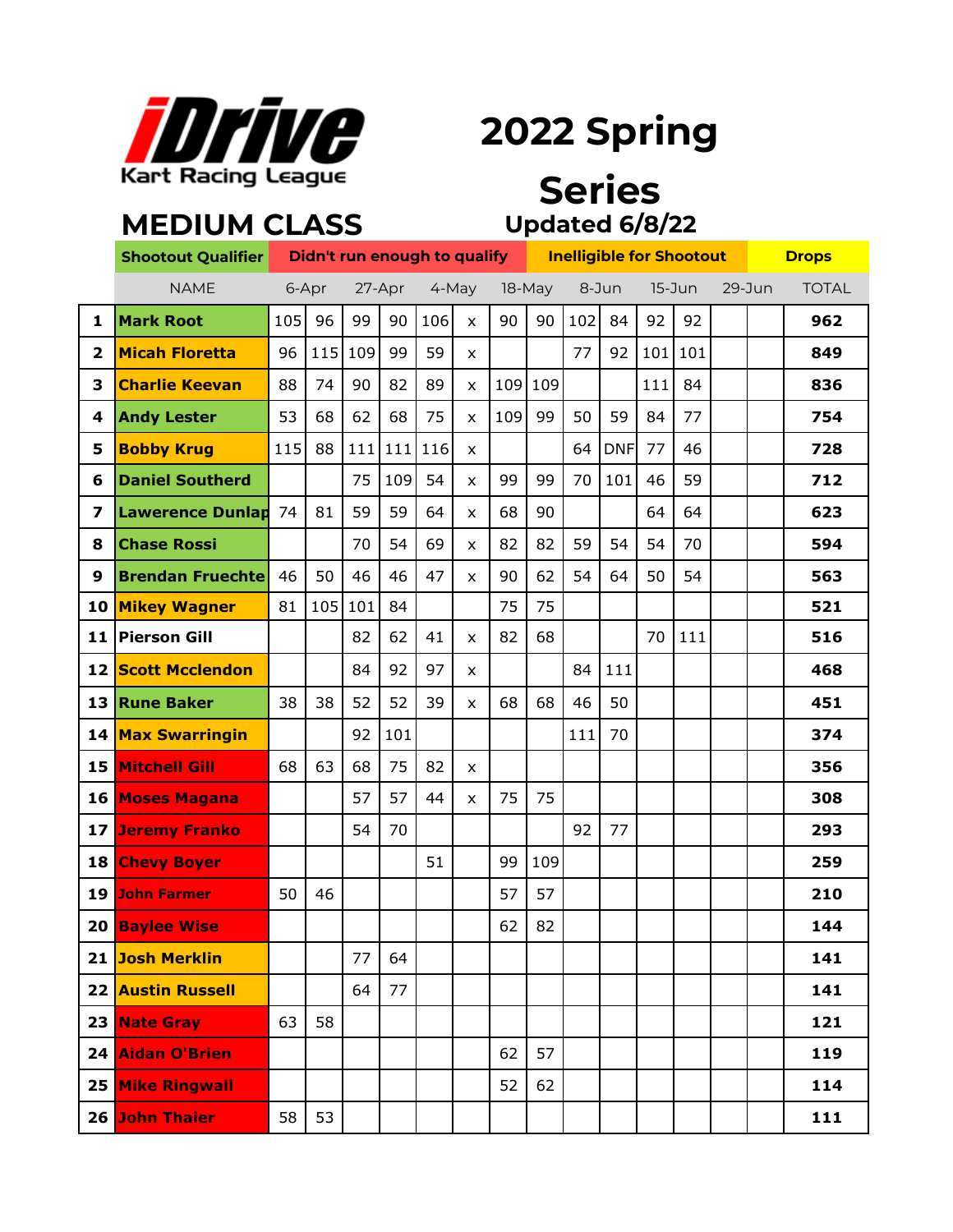| 27 Evan Finley             |    |    |    |    |    |   | 57 | 52 |  |    |    |  | 109 |
|----------------------------|----|----|----|----|----|---|----|----|--|----|----|--|-----|
| 28 Luke Thompson           |    |    |    |    |    |   |    |    |  | 59 | 50 |  | 109 |
| 29 Melissa Finley          |    |    |    |    |    |   | 52 | 52 |  |    |    |  | 104 |
| <b>30 Adam Cline</b>       |    |    | 50 | 50 |    |   |    |    |  |    |    |  | 100 |
| <b>31 Daniel Wessel</b>    | 43 | 40 |    |    |    |   |    |    |  |    |    |  | 83  |
| <b>32 Michael Zarrilla</b> | 40 | 43 |    |    |    |   |    |    |  |    |    |  | 83  |
| <b>33 Roman Foster</b>     |    |    |    |    | 37 | x |    |    |  |    |    |  | 37  |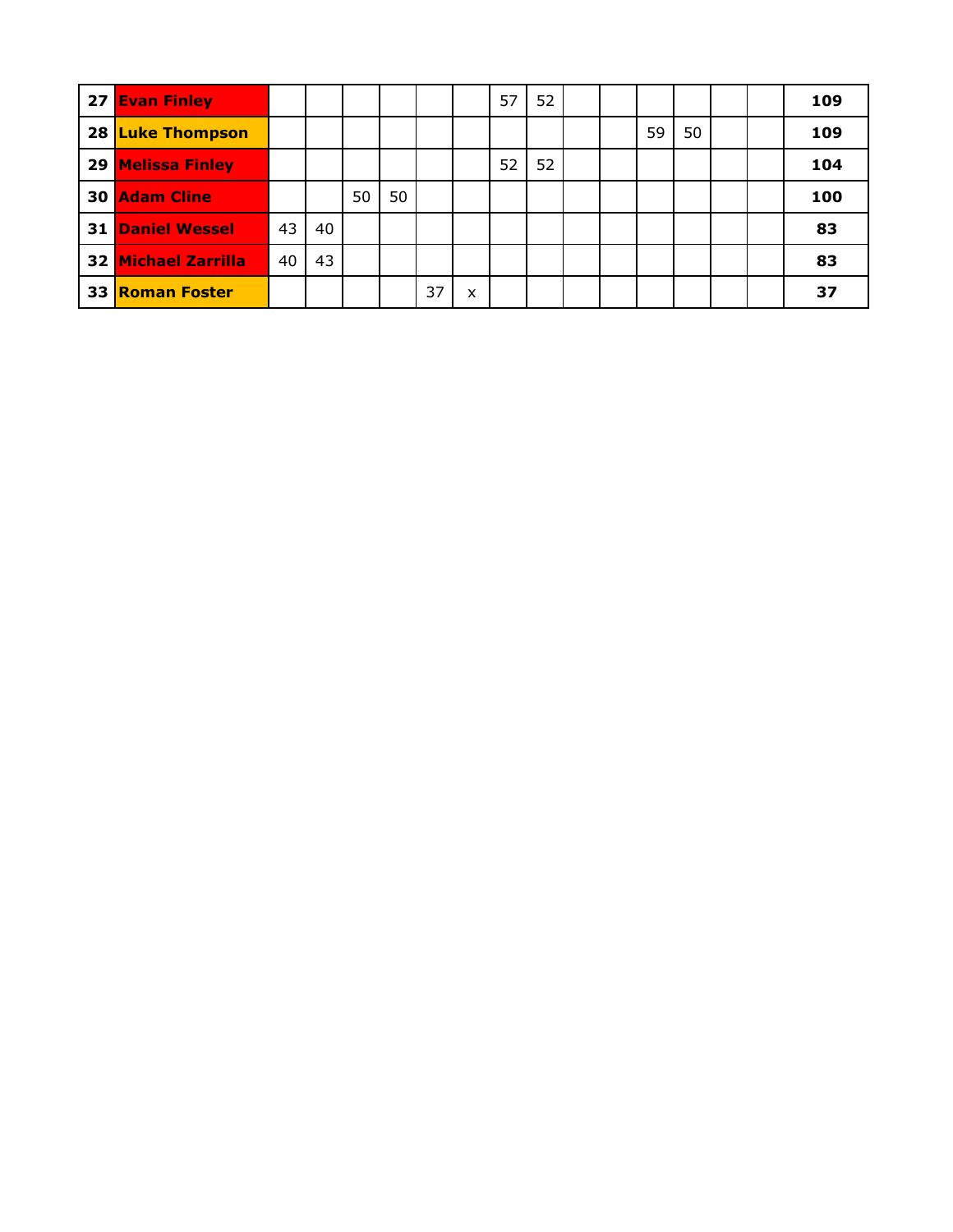

### **2022 Spring**

### **HEAVY CLASS**

#### **Series Updated 6/8/22**

|    | <b>Shootout Qualifier</b> |       |     |     |        | Didn't run enough to qualify |                |     |        |     | <b>Inelligible for Shootout</b> | <b>Drops</b> |     |        |              |
|----|---------------------------|-------|-----|-----|--------|------------------------------|----------------|-----|--------|-----|---------------------------------|--------------|-----|--------|--------------|
|    | <b>NAME</b>               | 6-Apr |     |     | 27-Apr |                              | 4-May          |     | 18-May |     | 8-Jun                           | 15-Jun       |     | 29-Jun | <b>TOTAL</b> |
| 1  | <b>Austin Russell</b>     | 83    | 90  | 100 | 89     | 112                          | X              | 114 | 104    | 78  | 112                             | 90           | 109 |        | 1003         |
| 2  | <b>Mark Schwigen</b>      | 75    | 62  | 110 | 74     | 71                           | X              | 104 | 87     | 112 | 102                             | 109          | 82  |        | 926          |
| З  | <b>David Sharpe</b>       | 91    | 83  | 76  | 108    | 85                           | X              | 95  | 80     | 93  | 78                              | 62           | 57  |        | 851          |
| 4  | <b>Brian Otten</b>        | 68    | 82  | 101 | 90     | 93                           | X              | 73  | 73     | 102 | 85                              |              |     |        | 767          |
| 5  | Jeff Kraatz               |       |     | 92  | 109    | 102                          | X              | 53  | 114    | 85  | 93                              | 99           | 99  |        | 846          |
| 6  | <b>Steven Marshall</b>    | 57    | 68  | 69  | 61     | 65                           | X              | 67  | 62     | 55  | 71                              | 52           | 52  |        | 627          |
| 7  | <b>Nate Gray</b>          |       |     | 84  | 82     | 43                           | X              | 87  | 95     | 60  | 60                              | 57           | 62  |        | 630          |
| 8  | <b>Mike Fulkerson</b>     | 53    | 58  | 54  | 62     | 51                           | X.             | 62  | 49     | 47  | 55                              |              |     |        | 491          |
| 9  | <b>Doug Shoemaker</b>     | 52    | 57  | 63  | 67     |                              |                | 49  | 53     | 65  | 65                              | 68           | 75  |        | 614          |
| 10 | <b>Ed Foster</b>          | 62    | 52  |     |        | 60                           | x              | 57  | 67     | 51  | 43                              |              |     |        | 392          |
|    | 11 Rick Neal              | 90    | 109 | 91  | 98     |                              |                |     |        |     |                                 |              |     |        | 388          |
|    | 12 Adam Crepin            | 109   | 75  | 83  | 81     |                              |                |     |        |     |                                 |              |     |        | 348          |
|    | 13 Keith Meyer            | 63    | 63  | 77  | 57     | 55                           | x              |     |        |     |                                 |              |     |        | 315          |
|    | 14 Danny O'Dell           | 110   | 100 |     |        | 78                           | X              |     |        |     |                                 |              |     |        | 288          |
|    | 15 Brad Johnson           | 76    | 76  |     |        |                              |                |     |        | 71  | 55                              | 82           | 68  |        | 428          |
| 16 | <b>Todd Dusch</b>         | 83    | 91  | 64  |        |                              |                |     |        |     |                                 |              |     |        | 238          |
| 17 | <b>Steven Kunz</b>        | 58    | 53  | 58  | 56     |                              |                |     |        |     |                                 |              |     |        | 225          |
|    | 18 Josh Merklin           |       |     | 111 | 99     |                              |                |     |        |     |                                 |              |     |        | 210          |
| 19 | <b>Sam Johnson</b>        | 99    | 99  |     |        |                              |                |     |        |     |                                 |              |     |        | 198          |
| 20 | <b>Ryan Riegar</b>        | 69    | 110 |     |        |                              |                |     |        |     |                                 |              |     |        | 179          |
|    | 21 Craig Pyatt            | 100   | 69  |     |        |                              |                |     |        |     |                                 |              |     |        | 169          |
| 22 | <b>Thomas Hyten</b>       |       |     | 59  | 52     | 47                           | $\pmb{\times}$ |     |        |     |                                 |              |     |        | 158          |
|    | 23 Greg Abrams            |       |     | 70  | 75     |                              |                |     |        |     |                                 |              |     |        | 145          |
|    | 24 Payton Simpson         |       |     |     |        |                              |                | 80  | 57     |     |                                 |              |     |        | 137          |
|    | 25 Matt Brunner           |       |     | 50  | 68     |                              |                |     |        |     |                                 |              |     |        | 118          |
|    | 26 Shawn Cole             | 49    | 49  |     |        |                              |                |     |        |     |                                 |              |     |        | 98           |
| 27 | <b>Trenton Johnson</b>    |       |     |     |        |                              |                |     |        | 43  | 47                              |              |     |        | 90           |
|    | 28 Curtis Boyer           |       |     |     |        |                              |                | 42  | 45     |     |                                 |              |     |        | 87           |